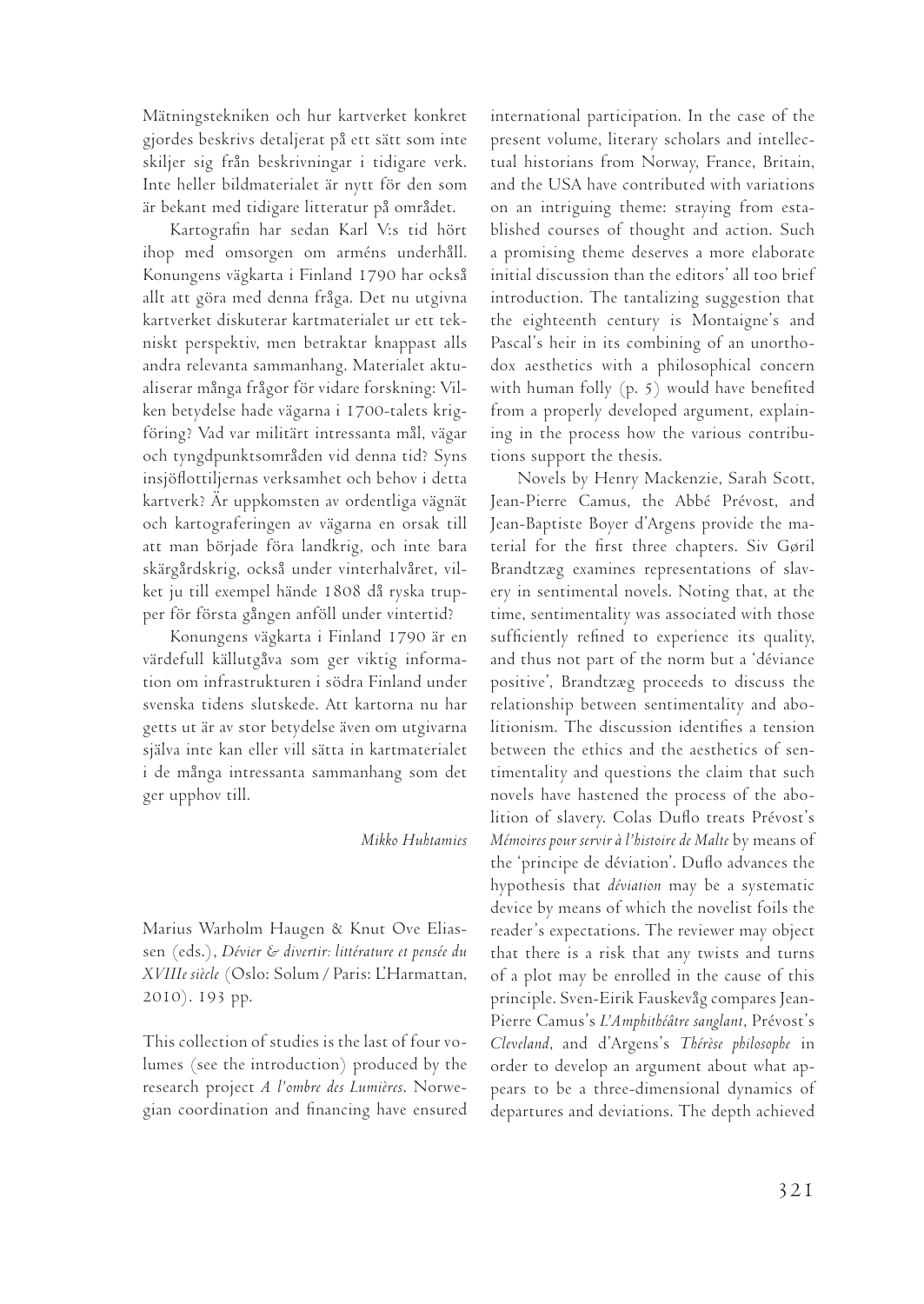through the (vertical) shift between the spatial and the psychological in Prévost contrasts with the superficiality of the horizontal in the other two works.

Plumbing the depths is also part of Øyvind Gjems Fjeldbu's approach whereby he explores the importance of an underlying level of images in one of Rousseau's autobiographical texts. Fjeldbu concentrates on *Rêveries du promeneur solitaire* in order to demonstrate that Rousseau's thought, and indeed his outlook on thinking in general, rests on this underlying level of daydreaming. Further, the nature of these random images and their impact on the rational faculty are relevant to the concept of distraction, one of the defining features of the overall theme. Epistemological issues resurface in Martin Wåhlberg's concise and pertinent discussion of the role of maxims and aphorisms in *Emile*. Wåhlberg's ingenious point is that the maxims and aphorisms in this text serve to organize a rather amorphous material and to bring intellectual coherence as well. The grammatical and narrative autonomy of the aphorism enables it to signal a fresh departure in a text that oscillates between novel and educational treatise. The third study focusing on Rousseau in this collection strays from the main theme of the volume and thus weakens its thematic coherence somewhat. However, John O'Neal offers a sustained argument about the importance of sight in the pedagogical undertaking as conceived by Rousseau. Cognitive matters feature once more. O'Neal only occasionally departs from *Emile*, pursuing in this text the instances where teaching by showing and the superiority of images over words help to consolidate his case.

Ellen Krefting's discussion considers the periodical *La Spectatrice Danoise*. The short-lived magazine (1748–1750) was brought out in Copenhagen by a young French Huguenot. Krefting places this periodical in what amounted to a veritable genre of magazines formed on the pattern of Addison's and Steele's *Specta-* *tor*. The study looks at one of the chief aims of these periodicals, namely to entertain. Krefting ponders on the extent to which this kind of entertainment leads, by way of diversion, to radicalism, but finds only scant proof for this. Entertainment and diversion are themes in Christophe Martin's contribution as well. Martin's original discussion makes the convincing case that Fontenelle's 'bantering' manner has a subversive quality in so far as it can stray over boundaries between genres and overcome various constraints. Martin traces examples of irony and dissimulation that shape an 'esthétique prudentielle' and facilitate the shift from diversion as entertainment to diversion as deviation.

Philippe de Courcillon, Marquis de Dangeau illustrates Anne Beate Maurseth's discussion of the significance of gambling as entertainment and of the degree to which Dangeau was representative as practitioner in this area. Familiar with the new advances in the probability calculus, Dangeau was known at Versailles as an outstandingly skilled gambler. Maurseth sees in the early Calvinism of Dangeau an explanation of the systematic and practical way in which he approached gambling; at the same time, the debonair aristocrat who made a fortune at the gaming tables of Versailles blurred the boundaries between entertainment and serious activity. The solid argument developed by Marius Warholm Haugen in his study of Jean Potocki distinguishes between the journey that has a clear plan (*itinerarius*) and the wandering sort of journey (*errabundus*). Further, Haugen outlines two kinds of roaming, one that has a creative quality and another that possesses a pleasurable and random nature. On this basis as well as through an analysis of Potocki's texts, Haugen shows that the Polish Count favoured the roaming variety of journey. Finally, Marian Hobson's valuable study examines possible alternative routes along which the manuscript of *Le Neveu de Rameau* may have wandered. In addition,